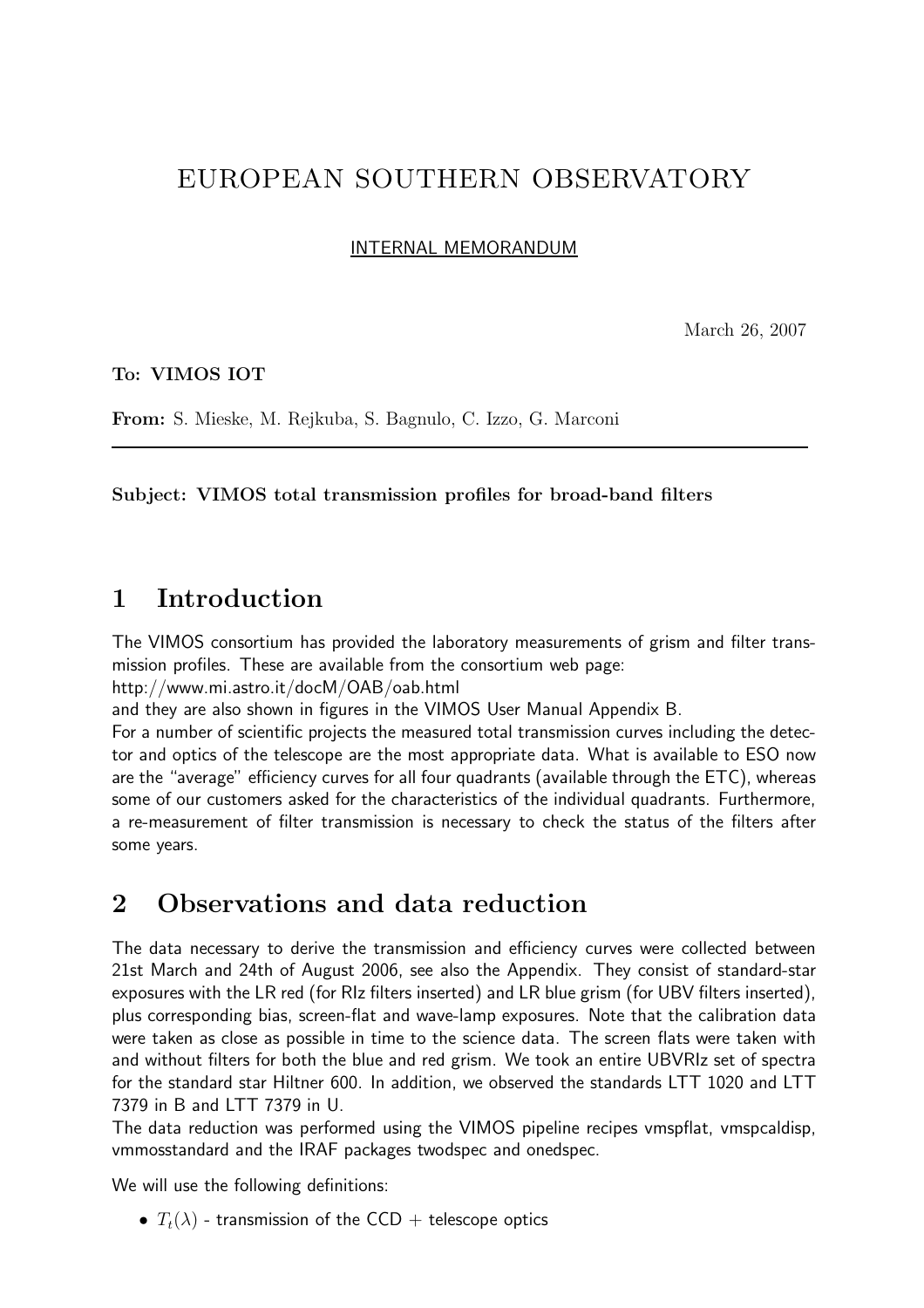- $T_q(\lambda)$  grism transmission profile (tabulated, see Fig. 1)
- $T_f(\lambda)$  filter transmission profile
- $F(\lambda)$  spectral energy distribution of the spectrophotometric standard star (tabulated)
- $L(\lambda)$  spectral energy distribution of the continuum lamp used to create screen flats
- $k(\lambda)$  atmospheric extinction coefficient (tabulated, taken from La Silla)
- $S(\lambda)$  flux measured on the detector

#### 3 Filter transmission curves

The filter transmissions are derived from spectroscopic continuum lamp flat-field spectra. One set of flats was measured with the filters inserted, another set without a filter inserted. For the two intensity curves measured without and with the filter it holds:

$$
S_1(\lambda) = T_t(\lambda) \times T_g(\lambda) \times L(\lambda)
$$
\n(1)

and

$$
S_2(\lambda) = T_t(\lambda) \times T_g(\lambda) \times L(\lambda) \times T_f(\lambda)
$$
\n(2)

The filter transmission is simply the ratio of the two curves:

$$
T_f(\lambda) = \frac{S_2(\lambda)}{S_1(\lambda)}\tag{3}
$$

The derived filter transmission curves are shown in Fig. 2, including for comparison the filter curves provided by the VIMOS consortium. We note that our measurements for U and B band are the mean of two sets of screen flat exposures obtained within 5 month separation. The difference in absolute transmission between these two sets were below 0.1% for both U and B. For the VRIz filters there is very good agreement between the consortium transmission estimate and our measurements derived from the screen flats. For the B filter, the screen-flat transmission is about 10-15% below that of the consortium for quadrants Q1 and Q2. For the U-band, the new estimates are below the consortium ones by about 25% for all 4 quadrants. Note that the consortium estimates for the U-band show a red leak at about 4200 Å. This is not detected in our data. Only Q4 shows a very minor red leak at about 4850 Å, see the next Section.

# 4 Total filter+CCD+telescope efficiency curves for UBVRIz filters

The scientifically most useful information is the product of the (unknown) CCD+telescope transmission  $T_t(\lambda)$  and the filter sensitivity  $T_f(\lambda)$ , that is the "telescope+instrument efficiency". To derive this quantity, one only requires the flux  $S<sub>S</sub>(\lambda)$  of the standard star observed with the grims and the respective broad band filter inserted:

$$
S_S(\lambda) = T_t(\lambda) \times T_f(\lambda) \times k(\lambda) \times T_g(\lambda) \times F(\lambda)
$$
\n(4)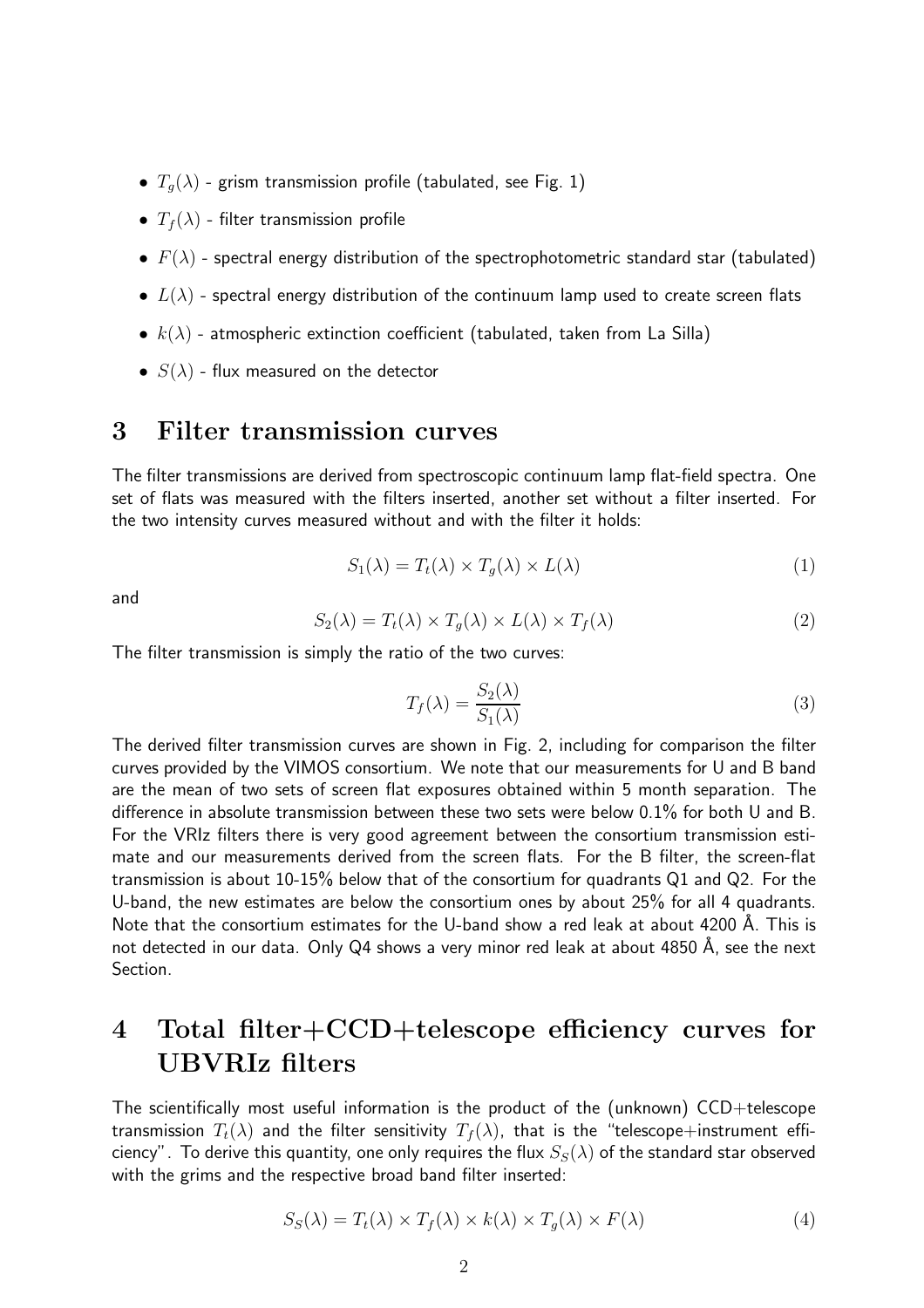The instrument efficiency  $T_t(\lambda) \times T_f(\lambda)$  it then derived with the following transformed equation

$$
T_t(\lambda) \times T_f(\lambda) = \frac{S_S(\lambda)}{k(\lambda) \times T_g(\lambda) \times F(\lambda)}
$$
(5)

Note that the three quantities in the denominator are known:  $k(\lambda)$  is the La Silla extinction curve,  $T_q(\lambda)$  is the grism transmission taken from the consortium web page (see also Fig. 1), and  $F(\lambda)$  is the SED of the standard star.

The resulting efficiency curves derived for all six broad band filters UBVRIz in the four quadrants are shown in Fig. 3. For comparison, the efficiency curves presently used for the VIMOS ETC (using filter transmissions provided by the consortium) are also shown. Except for quadrant 3 in the U-band (see below), there is good agreement between our measurements and the ETC values. A general feature of these transmission curves is the overall lower transmission of quadrant 3 with respect to other quadrants.

The lines plotted in Fig. 3 are fits of the transmission efficiency that smooth out residual spectral features of standard stars. We took care that the fitted sensitivity integrated over all wavelengthes did not vary by more than 0.5 from that in the original, non-smoothed spectra. The efficiency curves for VRIz filters are derived from the standard star Hiltner 600. B-band curves are the mean of the measurements from Hiltner 600 and LTT 7379 for quadrants 2, 3 and 4. The difference between the two measurements is less than 2%. For quadrant 1, the fit for LTT 7379 still had notable residual features around the 4000 Å break, such that we used only Hiltner 600 for the quadrant 1 B-band efficiency curve. The observation of standard star LTT 1020 in B-band was not used, because it was affected by non-photometric/clear conditions yielding significantly lower total efficiency. For the U-band we used only LTT 7379, since the exposures with Hiltner 600 yielded systematically lower efficiency. This was traced to the flux losses beyond the slit borders due to imperfect centering of the star in the slit. Three final notes on the U-band efficiency curves:

1. The U-band showed the strongest signs of instrument flexure. That is, the difference between the 0th order standard star position and 0th order arc lamp was non negligible and varied significantly between different quadrants. To correct for this effect, we shifted the efficiency curve by the displacement between standard star and arc lamp 0th order. The shifts ranged between  $5$  and  $30$  Å.

2. The substantial loss of efficiency in quadrant 3 equally occurs for the two different standard stars. Since the U-band photometric zeropoints for Q3 that are tabulated on the ESO-webpage (http://www.eso.org/observing/dfo/quality/VIMOS/qc/qc1.html) do not show such a strong drop, a systematic centering problem due to instrument flexure is a possible reason for this lack of measured flux. In addition, the consortium estimate of the grism tranmission in Q3 for  $I$ <3800 Å may be too high. Given the deviation in Q3, we advise that the efficiency estimates especially in the U-band be always re-scaled to the (integrated) photometric zero-points.

3. Unlike in the consortium filter transmission curves from Fig. 2, we do not detect a pronounced red leak of the U-band filter around 4200 Å. Only in quadrant 4, there is a very minor leak at about 4850 Å, which amounts to about  $0.1\%$  of the peak efficiency (see Fig. 4).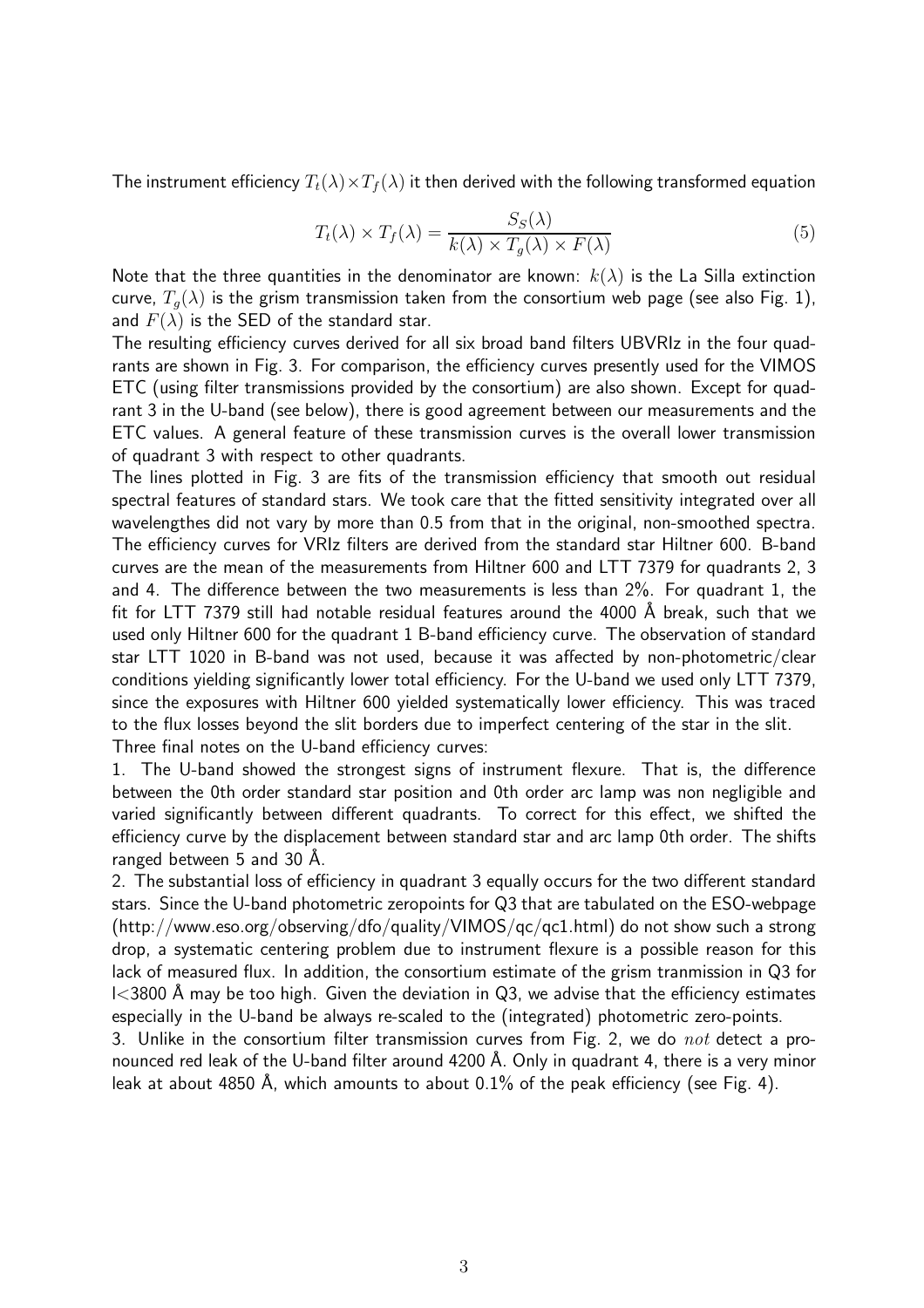### Appendix

In the following Tables 1 and 2 we give a list of raw images used for creating filter transmission curves (Fig. 2) and total instrument efficiency curves (Fig. 3).

Table 1: List of raw images used for creating the filter transmission curves in Fig. 2. The symbol  $"$ " for the U-band screen flat No.2 corresponds to a set of 6 images, where "\*" runs from 3 to 8. The image names given here are for quadrant 1.

| Image name                           | Filter | grism   | Image type                      |
|--------------------------------------|--------|---------|---------------------------------|
| VIMOS_MOS_LAMP084_0061_B.1.fits      | U      | LR blue | screen flat No.1                |
| VIMOS_MOS_LAMP236_000*_B.1_0001.fits | U      | LR blue | screen flat No.2                |
| VIMOS_MOS_LAMP084_0062_B.1.fits      | B      | LR blue | screen flat No.1                |
| VIMOS_MOS_LAMP236_0009_B.1_0001.fits | B      | LR blue | screen flat No.2                |
| VIMOS_MOS_LAMP084_0063_B.1.fits      | V      | LR blue | screen flat                     |
| VIMOS_MOS_LAMP084_0060_B.1.fits      | free   | LR blue | screen flat without filter No.1 |
| VIMOS_MOS_LAMP236_0001_B.1.fits      | free   | LR blue | screen flat without filter No.2 |
| VIMOS_MOS_LAMP084_0057_B.1.fits      | R      | LR red  | screen flat                     |
| VIMOS_MOS_LAMP084_0058_B.1.fits      |        | LR red  | screen flat                     |
| VIMOS_MOS_LAMP084_0059_B.1.fits      | Z      | LR red  | screen flat                     |
| VIMOS_MOS_LAMP084_0052_B.1.fits      | free   | LR red  | screen flat without filter      |

Table 2: List of raw images used for creating the total instrument efficiency in Fig. 3. The image names given here are for quadrant 1.

| Image name                     | Filter | grism   | Image type                         |
|--------------------------------|--------|---------|------------------------------------|
| VIMOS_MOS_STD080_0005_B.1.fits | U      | LR blue | Standard star spectrum Hiltner 600 |
| VIMOS_MOS_STD235_0006_B.1.fits | U      | LR blue | Standard star spectrum LTT 7379    |
| VIMOS_MOS_STD081_0001_B.1.fits | B      | LR blue | Standard star spectrum Hiltner 600 |
| VIMOS_MOS_STD236_0002_B.1.fits | B      | LR blue | Standard star spectrum LTT 7379    |
| VIMOS_MOS_STD211_0012_B.1.fits | B      | LR blue | Standard star spectrum LTT 1020    |
| VIMOS_MOS_STD082_0001_B.1.fits | V      | LR blue | Standard star spectrum Hiltner 600 |
| VIMOS_MOS_STD082_0001_B.1.fits | R.     | LR red  | Standard star spectrum Hiltner 600 |
| VIMOS_MOS_STD083_0001_B.1.fits |        | LR red  | Standard star spectrum Hiltner 600 |
| VIMOS_MOS_STD083_0001_B.1.fits | Z      | LR red  | Standard star spectrum Hiltner 600 |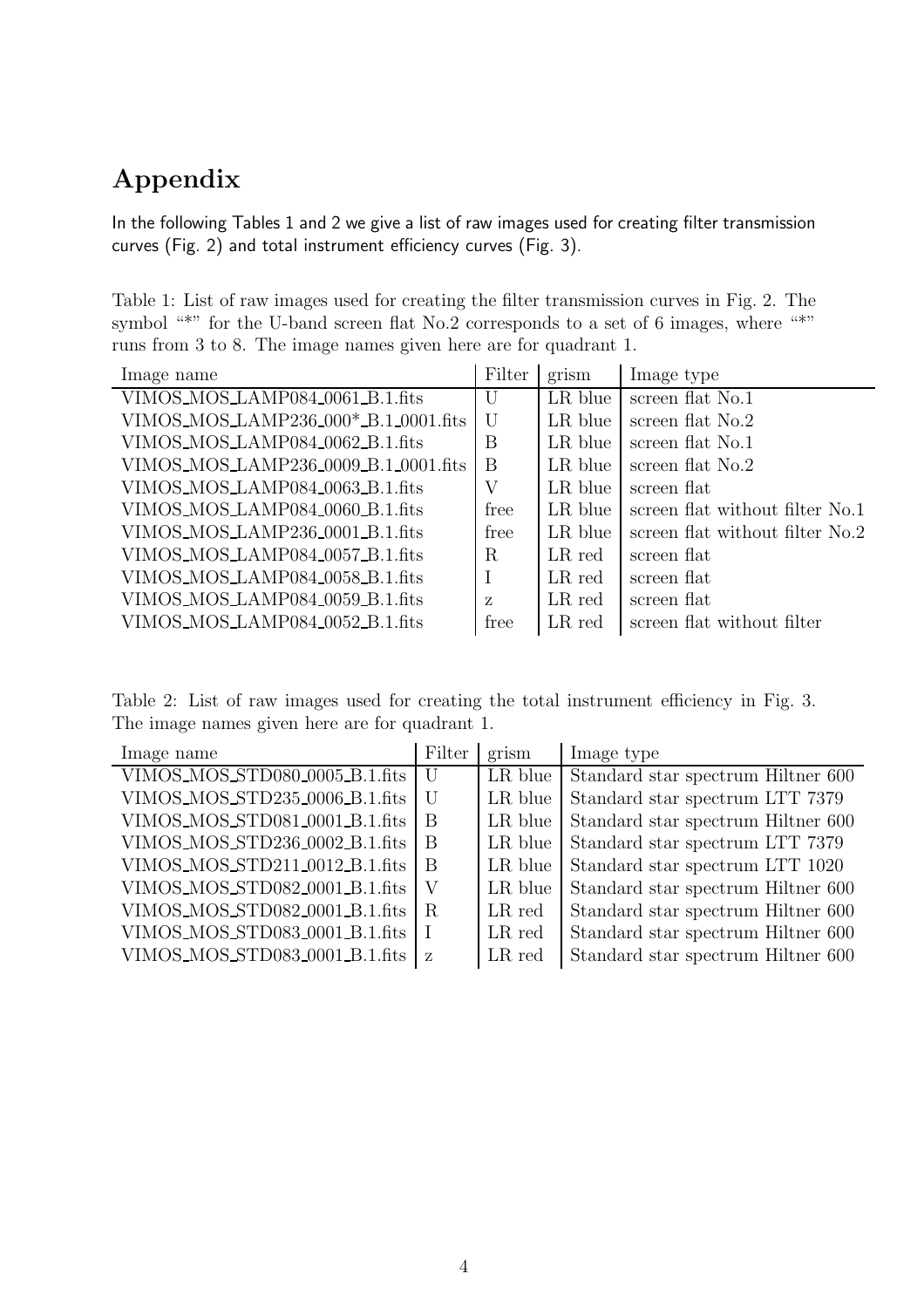

Figure 1: Consortium transmission profiles of the LR red and blue grism. X-axis is in units of Å.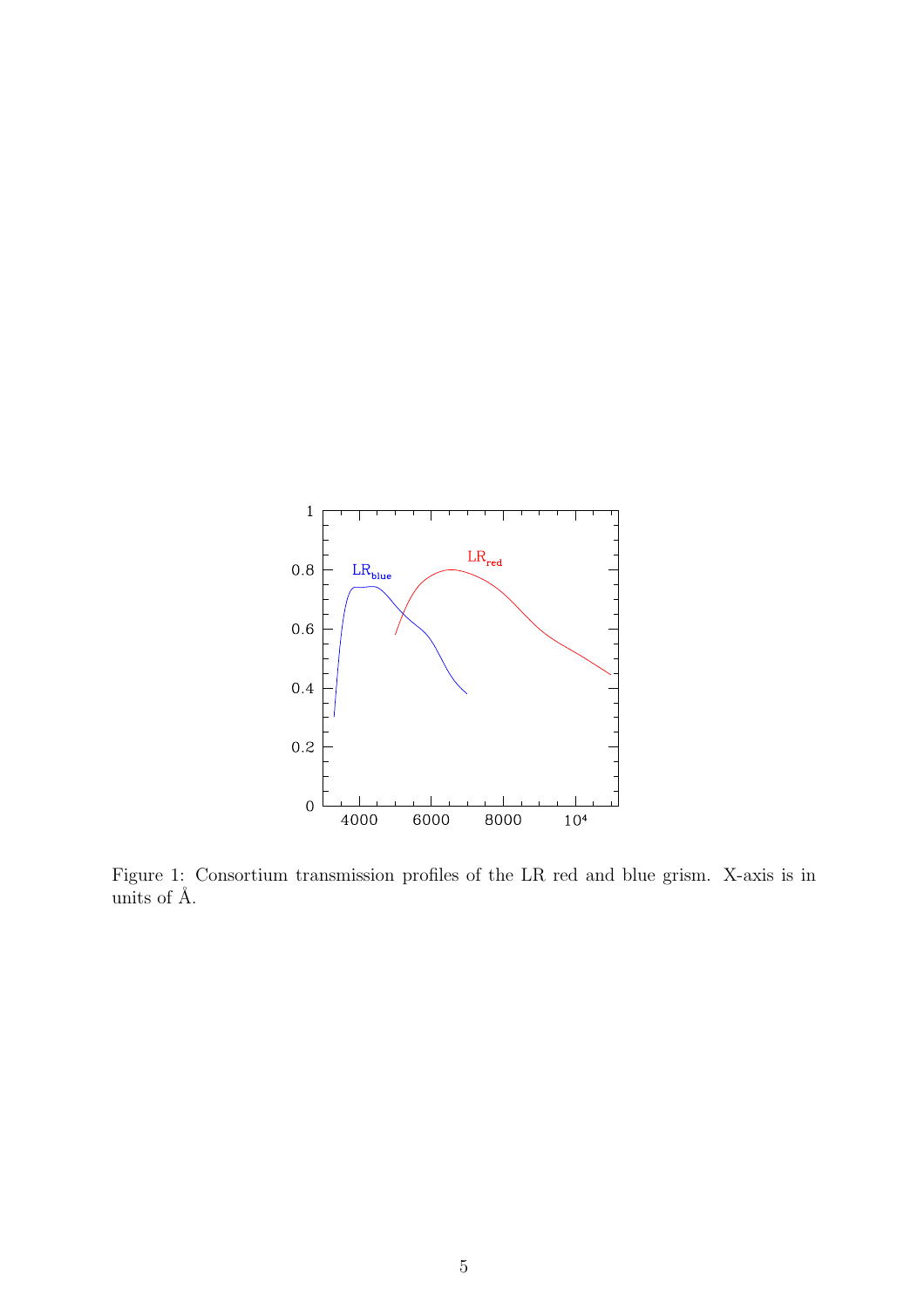

Figure 2: . Filter transmission profiles for VIMOS UBVRIz. X-axis is in units of  $\AA$ .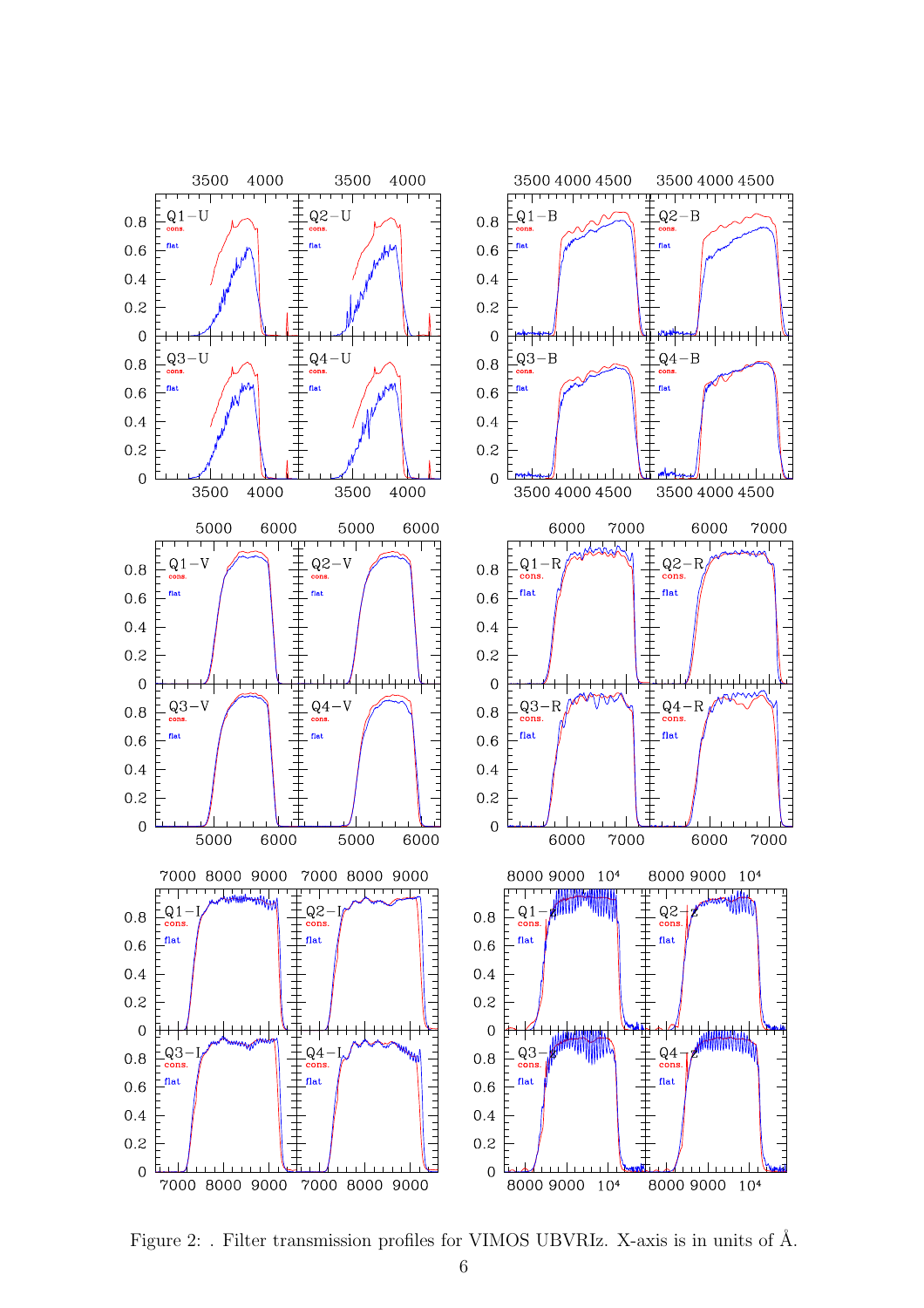

Figure 3: . Total VIMOS telescope+instrument efficiency curves for UBVRIz. X-axis is in units of Å. The dotted lines are the efficiency curves available from the VIMOS ETC on the web. Since the latter curves also include atmospheric extinction, we have divided them by the La Silla extinction curve  $k(\lambda)$  that is also used to correct the efficiency measurements of the present data set. For comparison, the dashed line indicates the VIMOS ETC efficieny curves when using the CTIO extinction curve instead of the La Silla one. 7